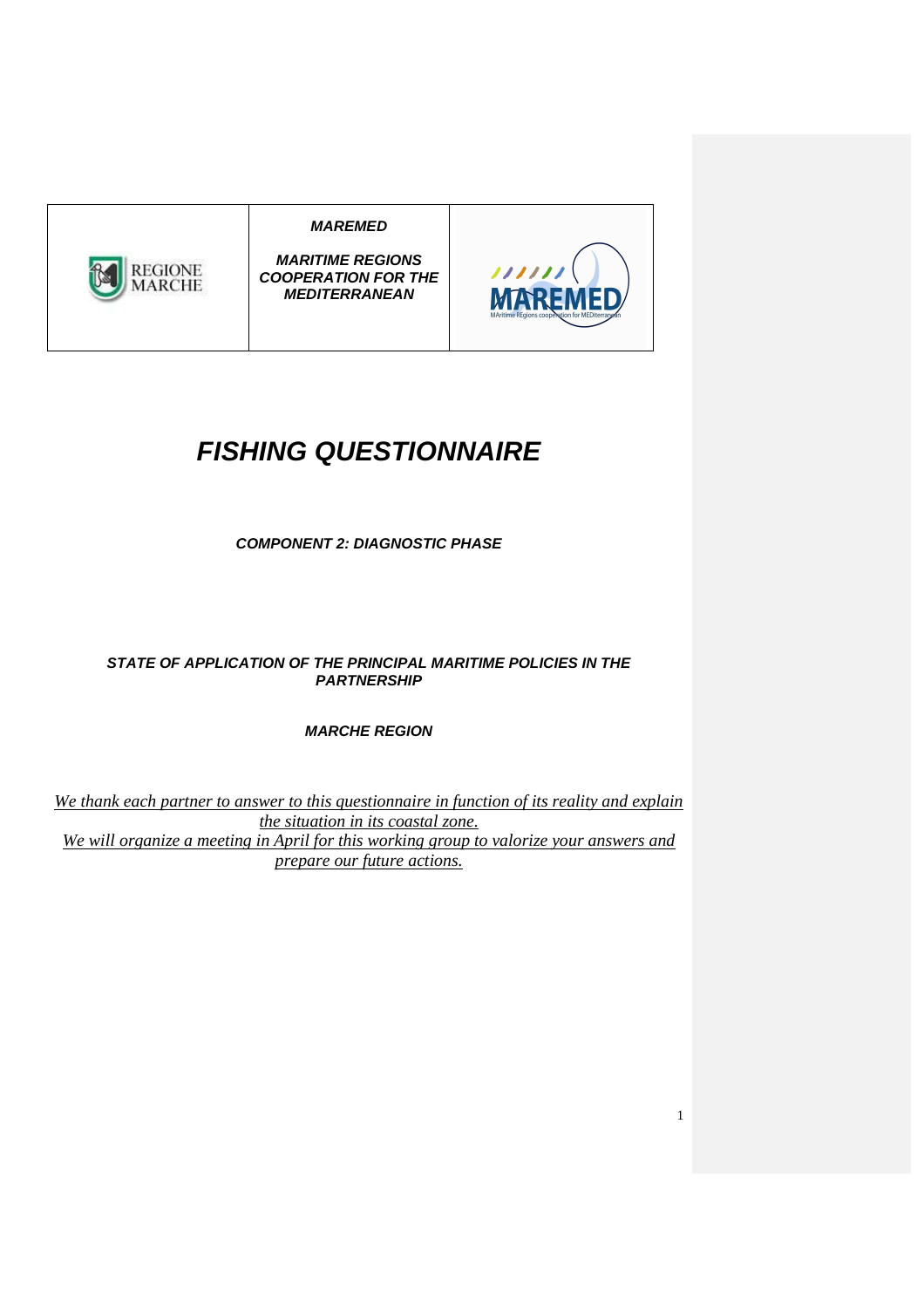## DIAGNOSIS OF THE REGIONAL FISHERIES DIMENSION:

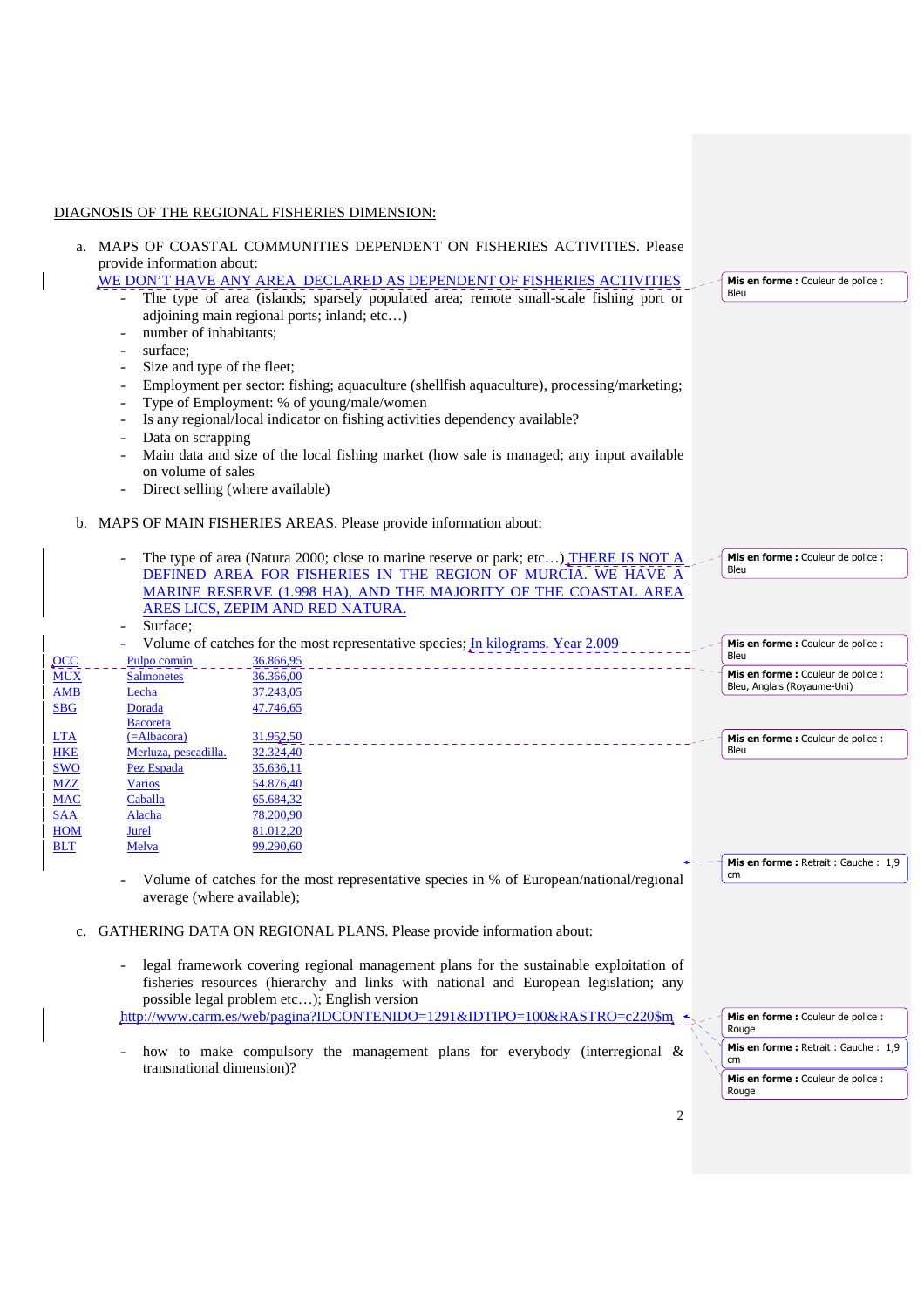|    |                          |                                                                                                                                                                                 | Mis en forme: Police: Times New<br>Roman, 12 pt, Anglais (Royaume-Uni)   |
|----|--------------------------|---------------------------------------------------------------------------------------------------------------------------------------------------------------------------------|--------------------------------------------------------------------------|
|    |                          | Adobe Acrobat<br>Document                                                                                                                                                       | Mise en forme : Puces et numéros                                         |
|    |                          | any regional plans already implemented at regional level (duration of the plan; areas<br>covered; procedure for selecting area; targeted resources; etc);                       |                                                                          |
|    |                          |                                                                                                                                                                                 | Mis en forme : Police : Times New<br>Roman, 12 pt, Anglais (Royaume-Uni) |
|    |                          | Adobe Acrobat<br>Document                                                                                                                                                       | Mise en forme : Puces et numéros                                         |
|    |                          | type of consultation established with private sector and scientific world;                                                                                                      |                                                                          |
|    |                          | any documents or guide dealing with procedure for setting up, idea development and<br>implementation of the plans in your region (if they are available);                       | Mis en forme: Retrait: Gauche: 1,9<br>cm                                 |
|    |                          | PDF <b>B</b>                                                                                                                                                                    | Mise en forme : Puces et numéros                                         |
|    |                          | Adobe Acrobat<br>Document                                                                                                                                                       | Mis en forme : Police : Times New<br>Roman, 12 pt, Anglais (Royaume-Uni) |
|    |                          | please indicate if any idea of interregional management plan is being explored. If it so,<br>could you go through details about:                                                |                                                                          |
|    |                          | $\checkmark$ if any public consultation has been made to involve the private sector and scientific                                                                              |                                                                          |
|    |                          | world before the launch of the management plans; yes<br>$\checkmark$ which joint methods allowed for selection of the fisheries areas (if this was the                          | Mis en forme : Couleur de police :<br>Bleu                               |
|    |                          | case);<br>$\checkmark$ who is responsible for management and follow-up of the plans (e.g. new                                                                                   |                                                                          |
|    |                          | interregional bodies; regional developments agencies; private organisation; etc)                                                                                                |                                                                          |
|    |                          | public regional administration                                                                                                                                                  | Mis en forme : Couleur de police :<br>Bleu                               |
|    |                          | d. TOWARDS A NEW CONCEPTION OF FISHING ACTIVITIES AT REGIONAL LEVEL.<br>Please provide information about:                                                                       |                                                                          |
|    |                          | any ex ante evaluation or study made to figure out how to better link fishing to ICZM and                                                                                       |                                                                          |
|    |                          | the local economy; No<br>any possible legal problems affecting coordination between fishing activities and all other                                                            | Mis en forme : Couleur de police :<br>Bleu                               |
|    |                          | activities playing a role in the coastal economy (e.g. tourism; energy production;                                                                                              |                                                                          |
|    |                          | environmental protection; marine transport; etc). Actually, There is no problem of<br>coordination. There is a Regional Comission to avoid it.                                  | Mis en forme : Couleur de police :<br>Bleu                               |
|    |                          | any experimentation underway of ICZM taking also into account fishing activities (please<br>add further information about strategies and main objectives expected); No          | Mis en forme : Couleur de police :                                       |
|    |                          | any Pilot action developed in your region to better link fishing to the local tourist                                                                                           | Bleu                                                                     |
|    |                          | economy; One action developed at local level (council of Aguilas)<br>fisheries data collected in your GIS system if you have, or in a special database. No                      | Mis en forme : Couleur de police :<br>Bleu                               |
|    |                          |                                                                                                                                                                                 | <b>Mis en forme :</b> Couleur de police :<br>Bleu                        |
| e. |                          | TERRITORIAL STRAND OF THE CFP: A NEW SCENARIO FOR FISHING. Please provide<br>information about:                                                                                 |                                                                          |
|    |                          |                                                                                                                                                                                 |                                                                          |
|    |                          | system at the basis of the implementation of Axis 4 in your country/region (who is<br>responsible for what) how your region could improve its role in the implementation of the |                                                                          |
|    |                          | EFF/Axis 4; We don't have axis 4.                                                                                                                                               | Mis en forme : Couleur de police :<br>Bleu                               |
|    | $\overline{\phantom{a}}$ | to what extent and how do regional and/or local government and their development<br>strategy take into account Axis 4 and its eligible actions;                                 |                                                                          |
|    |                          | any aspects you would like to change in Axis 4 management and elegible actions;                                                                                                 |                                                                          |
|    |                          | 3                                                                                                                                                                               |                                                                          |